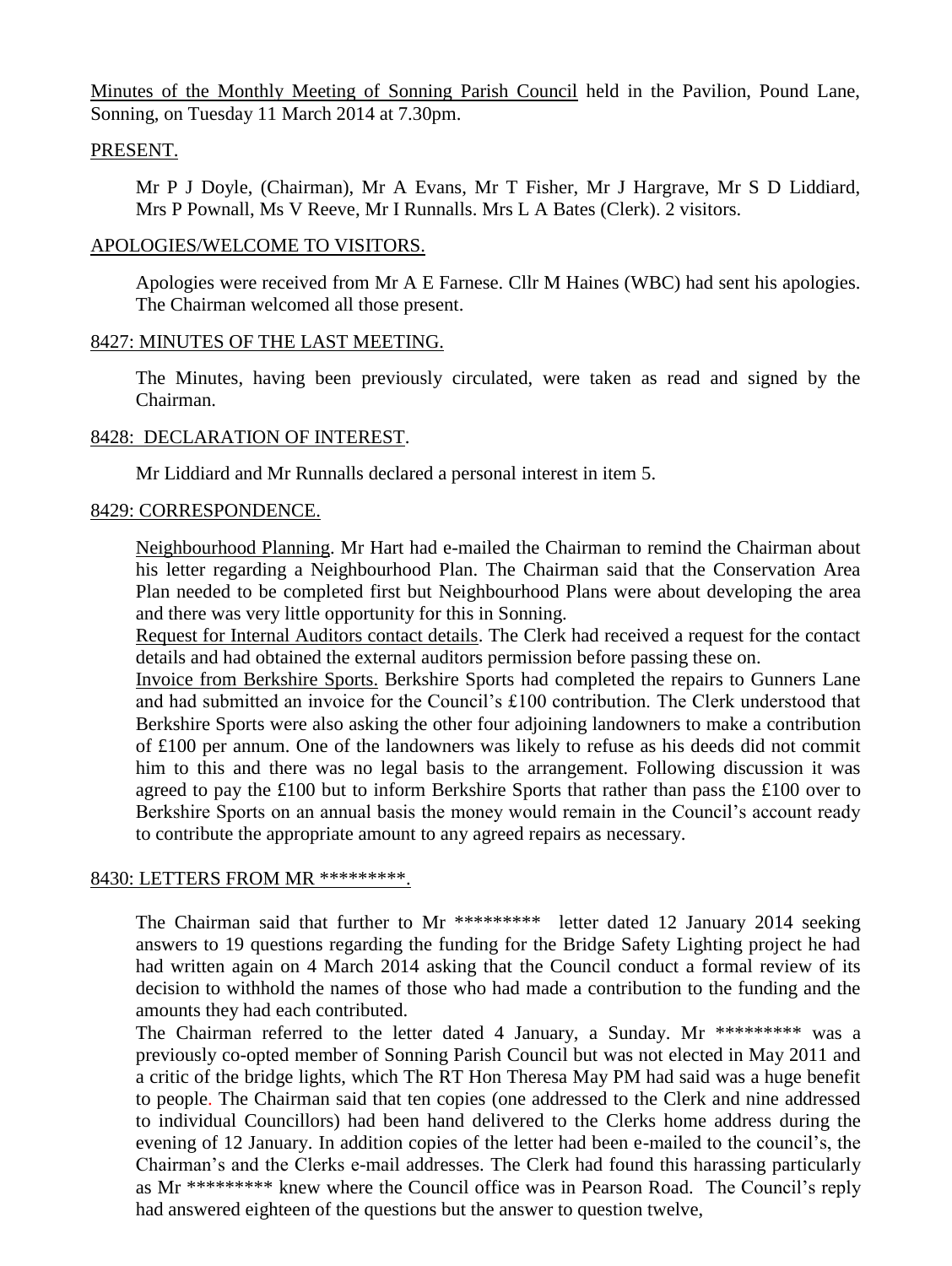### 8430: LETTERS FROM MR \*\*\*\*\*\*\*\*\* (Cont'd).

which was for SPC to supply the names and amounts contributed the private individuals who had contributed to the fundraising, had been that the Council could not supply these details due to data protection. This advice had been received from WBC. Another question had asked about the S106 money, and stated that the money had not been given specifically for the Bridge lights. This was incorrect, WBC had provided the highways allocation specifically for the Bridge lighting and was based on the submission to WBC by the Clerk, of the lighting project quotes. Failure to carry out the lighting would have resulted in SPC having to return the S106 money to WBC.

The second letter dated 4 March 2014 had been hand delivered to the Clerk's home address and e-mailed copies had been sent to the Council, the Chairman and the Clerks e-mail address. The Chairman said that the address of the Council Office was public knowledge and again the Clerk was unhappy about receiving correspondence at her home address. The second request was for the Council to conduct an internal review of its decision to withhold the information on question twelve. The Chairman had discussed the matter with WBC and they had said that if the requests were persistent and repetitive the Council might want to check out the FOI advice on vexatious request. The Chairman said that the January request had compared the project to one of those that were often referred to as a '*vanity project, as they are often driven by a single individual who feels that they know best'*. Mr \*\*\*\*\*\*\*\*\* had sought publicity by approaching the Henley Standard on the previous occasion referred to in the January request. The ICO listed a number of reasons that requests could be seen as vexatious and only one of these criteria had to be satisfied. Having considered the FOI check list, Councillors felt this request failed for several of the reasons (tone of the letter, burden on SPC's time, personal grudges etc.), and it was therefore vexatious. Mr Runnalls said the Council should respond, quoting the relevant FOI section and say that they had sought legal advice. Ms Reeve said there was a need to stop this process and the reply should be sent by recorded delivery. The Chairman said he had been given top level legal advice and proposed informing Mr \*\*\*\*\*\*\*\*\* that the Council had considered his request and found that it was vexatious and that they would not correspond with him any further on this subject. Mr \*\*\*\*\*\*\*\*\* would also be informed of the correct way to contact the Council. For clarity the Chairman asked Councillors for their view. Mr Fisher said that he couldn't understand what supplying the information would achieve. Mr Evans said that he supported the action, he would not have responded to the nineteen questions, but would have replied that the answers were in the minutes and residents should come to the Council meetings to question the Council. It was inappropriate to keep coming back for more information and Mr Evans supported anything that prevented any further hassle. Mr Hargrave said there was a need to say enough was enough. The Chairman said that he would ask WBC about any action that could be taken regarding the statement about the Council's 'probity'. Mr Runnalls said that Mr \*\*\*\*\*\*\*\*\* was a group of one and seconded the Chairman proposal. This was unanimously approved.

#### 8431: PLANNING.

The Chairman said that the application for a Certificate of Lawfulness at the Farmhouse had been refused. Star Court was to be let. 19 Old Bath Road was in the process of being demolished prior to redevelopment. The Chairman said that the Planning Committee had considered the application for St. Andrews Church at the last meeting. There were three main elements, on balance policies allowed the site to be developed and the need for the development had been established. The question about parking remained. New rules about traffic and parking had been introduced in the MDD and it was up to the developer to demonstrate how the proposed parking provision met the standards set out in the MDD and that the development retained the appropriate level of off-street parking. There were three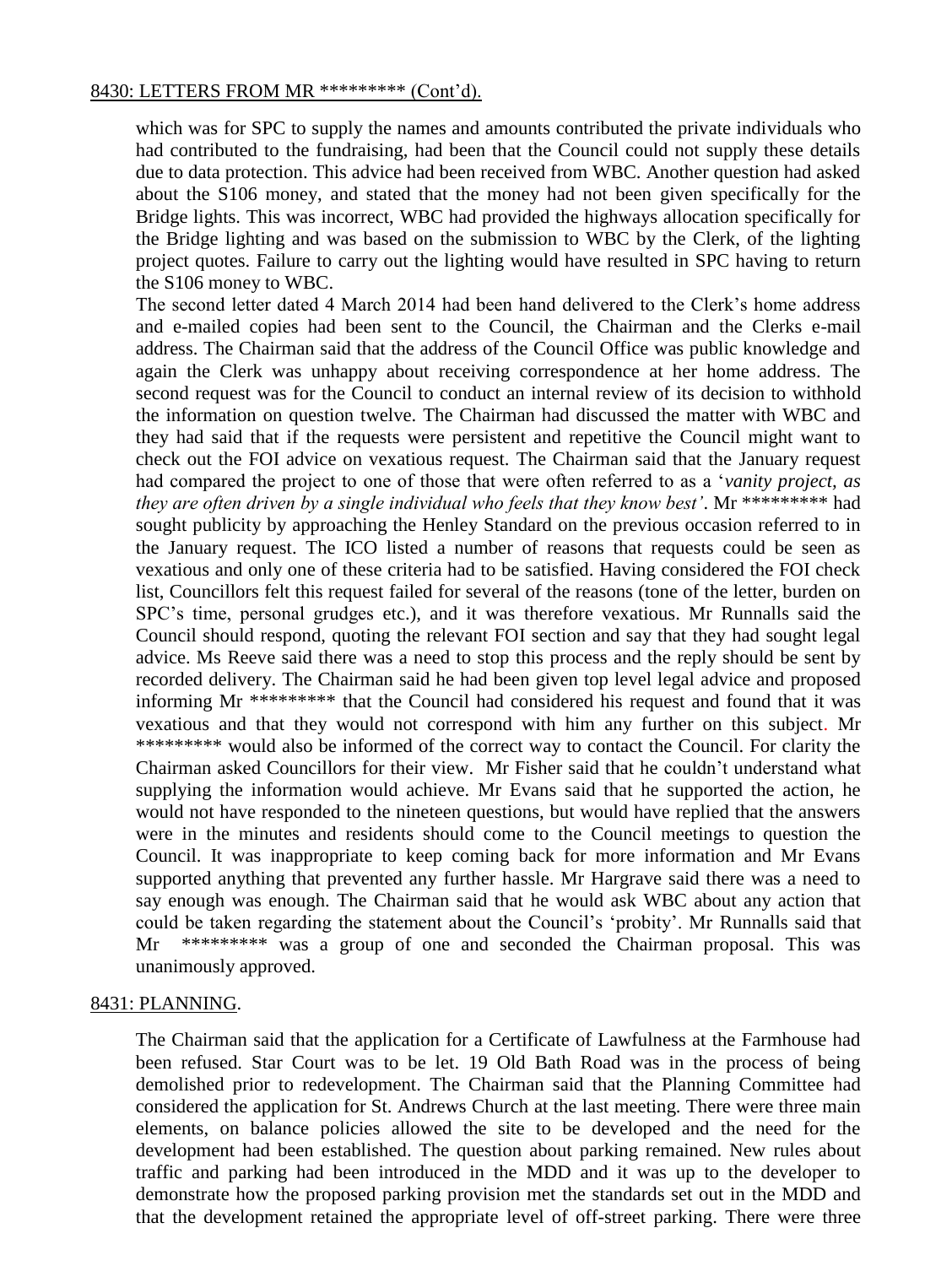applications for the Fire Station, one had been approved. There was a new application at Little Court for changes to the basement.

# 8431: PLANNING.

The following applications were ongoing: 1 Sonning Gate (F/2012/1398); Land facing Duffield Road (F/2013/0634); 11 Hawthorn Way (F/2013/1549): 32 West Drive Sonning (F/2013/2523): Star Court Thames Street (F/2013/2455): 19 Old Bath Road (F/2014/3060): St. Andrews Church (F/2014/0049): Elm Gables Parkway Drive (F/2014/0144): Former Fire Station and Land to Rear (NMT/2014/0175).

The following applications had been approved: Model Farm Barns Bath Road (F/2013/2526): West Drive (F/2013/2296): 35 Old Bath Road (F/2013/2546): Sonning Cottage Pound Lane (F/2013/2190).

The following applications had been refused: Farmhouse Charvil Lane (CLP/2013/2498)

The following new applications had been received. 7 Old Bath Road (VAR/2014/0192) Vary condition 2 of planning consent F/2011/2151 to change drawings no's 8195 BR-03 04 05 06 07 08 09 & 10 to 8195-BR-04c 05 06c 07c & 09c: Former Fire Station (VAR/2014/0327) Application for the removal/variation of conditions 8 11 19 & 27 of planning consent F/2013/0149 for the demolition of redundant store levelling and infilling of air raid shelter conversion and extension of former fire station to create 1 x 3 bedroom dwelling with garage plus erection of 1 x 4 bedroom dwelling with garage on adjoining land with new vehicular access. Condition 8 to be varied to enable new access to be provided later in the development (prior to occupation rather than commencement of development) and condition 19 (no gates) to be varied to refer to two accesses rather than one. Conditions 11 and 27 to be removed. Former Fire Station (C/2014/0408) Submission of details to comply with the following conditions of planning consent F/2013/0149:3. Samples and details of materials4. Hard and soft landscaping5a) Arboricultural Works Scheme7. Secure bicycle parking8. School warning signs9. Vehicular access gradient11. Existing vehicular access13. Asbestos Survey14. Ground levels15. Boundary treatments20. Surface Water Drainage Scheme21. Bat Survey22. Reptile Contingency Plan24. Air Raid Shelter26. Site Management Plan27. Relocation of school signs28. Stag Beetle Mitigation Plan.

The Managing Development Delivery plan had been launched and could be seen on the WBC web site.

A copy of the TRO for Sonning Bridge had been received, it showed the absolute weight limit to be 7.5t.

## 8432: CONSERVATION ASSESSMENT.

Mr O'Callaghan and Mr Hart had confirmed that the document would be ready by the end of March. It would then have to be pulled together, possibly by a professional. Mr Evans said that Mr Hulley had asked if the Traffic WG would continue. It was agreed that this was unlikely.

## 8433: QUESTIONS FOR BOROUGH COUNCILLOR.

In the absence of Cllr Haines there were no questions.

#### 8434: PARISHIONERS QUESTIONS

There were no questions.

#### 8435: DEFIBRILLATOR.

Ms Reeve said that she had checked the defibrillator and was waiting to hear about the training sessions. Everyone seemed very happy with it. The Chairman said that he had some additional signs which he would put in the Mill Theatre and the Great House, he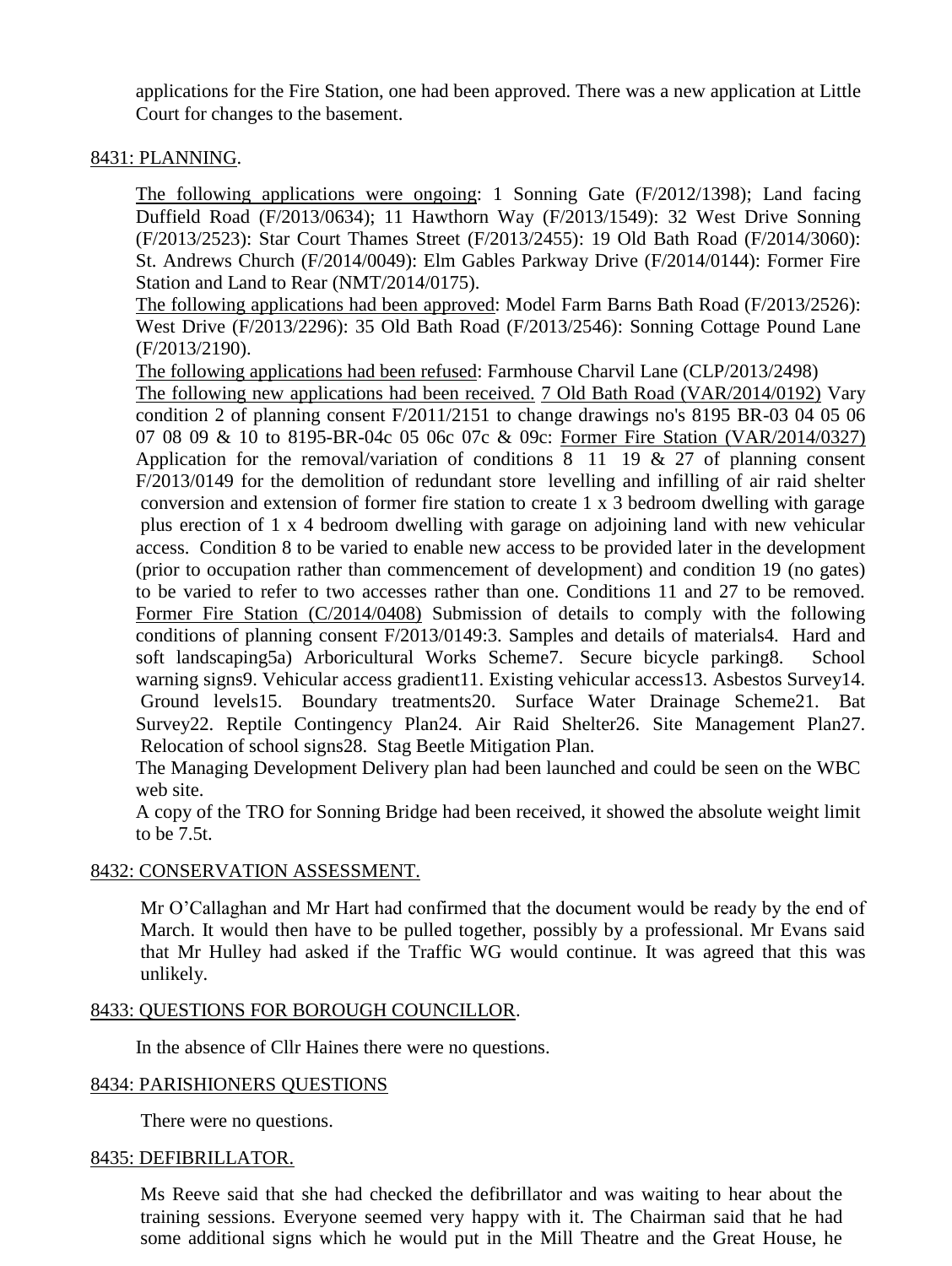understood that a man had died at the Great House, following a heart attack at the end of February. Following discussion Ms Reeve agreed to officially open the defibrillator and would arrange a suitable date.

### 8436: WEB SITE.

Ms Reeve said that things were progressing and asked Mrs Hicks to show sample designs for the new logo. These would be circulated for Councillors to agree their preferred choice by 17 March at the latest. Mrs Hicks showed a mock-up of the front page on her tablet and said the format could be used on tablets, i-phones etc. They would need assistance to proof read all the information. The Chairman said it was a fantastic job, Mr Gilmore and his assistants were to be congratulated.

### 8437: FINANCE.

- a) Report. The Clerk had prepared a report which was noted.
- b) Allotment Rents. It was agreed that there was a need to increase the rents as they did not currently cover the cost of the water rates. Following discussion Ms Reeve proposed increasing the rent for a whole allotment to £15 per annum and £7.50 for OAP's, Mr Farnese seconded and this was unanimously approved. It was also agreed that the condition of several of the allotments should be monitored. The Clerk would advise all allotment holders of this and that the condition would be reviewed again in the summer.
- c) New Signatories for Investment Accounts. Following discussion the Chairman proposed that Mr Liddiard, Mrs Pownall and Mr Runnalls should all be signatories, Mr Fisher seconded and this was unanimously approved.
- d) Payment of Accounts. The Chairman proposed making the following payments Ms Reeve seconded and these were unanimously approved.

#### February

| Street Furnishings $-$ Lock & Chain            | 52.88       |
|------------------------------------------------|-------------|
| Inland Revenue – Tax                           | 166.65      |
| Inland Revenue - NIC                           | 99.91       |
| Nat. Savings – Transfer of Investment          | (50,000.00) |
| P J Doyle – Defibrillator Support material     | 283.82      |
| OALC _ Chairman Training                       | 78.00       |
| <b>GHK</b> Electrical Defibrillator connection | 45.00       |
| A R Hulley – Litter Jan                        | 145.83      |
|                                                | 872.09      |

## 8438: PROPOSALS FOR QUEENS JUBILEE CELEBRATIONS.

Mr Fisher and Mr Hargrave were actively seeking additional funding.

#### 8439: HIGHWAYS.

Mr Evans said that he had been working with Ms Reeve and Mrs Hicks on the Neighbourhood Watch insertion for the web site, in particular this was to promote the Speed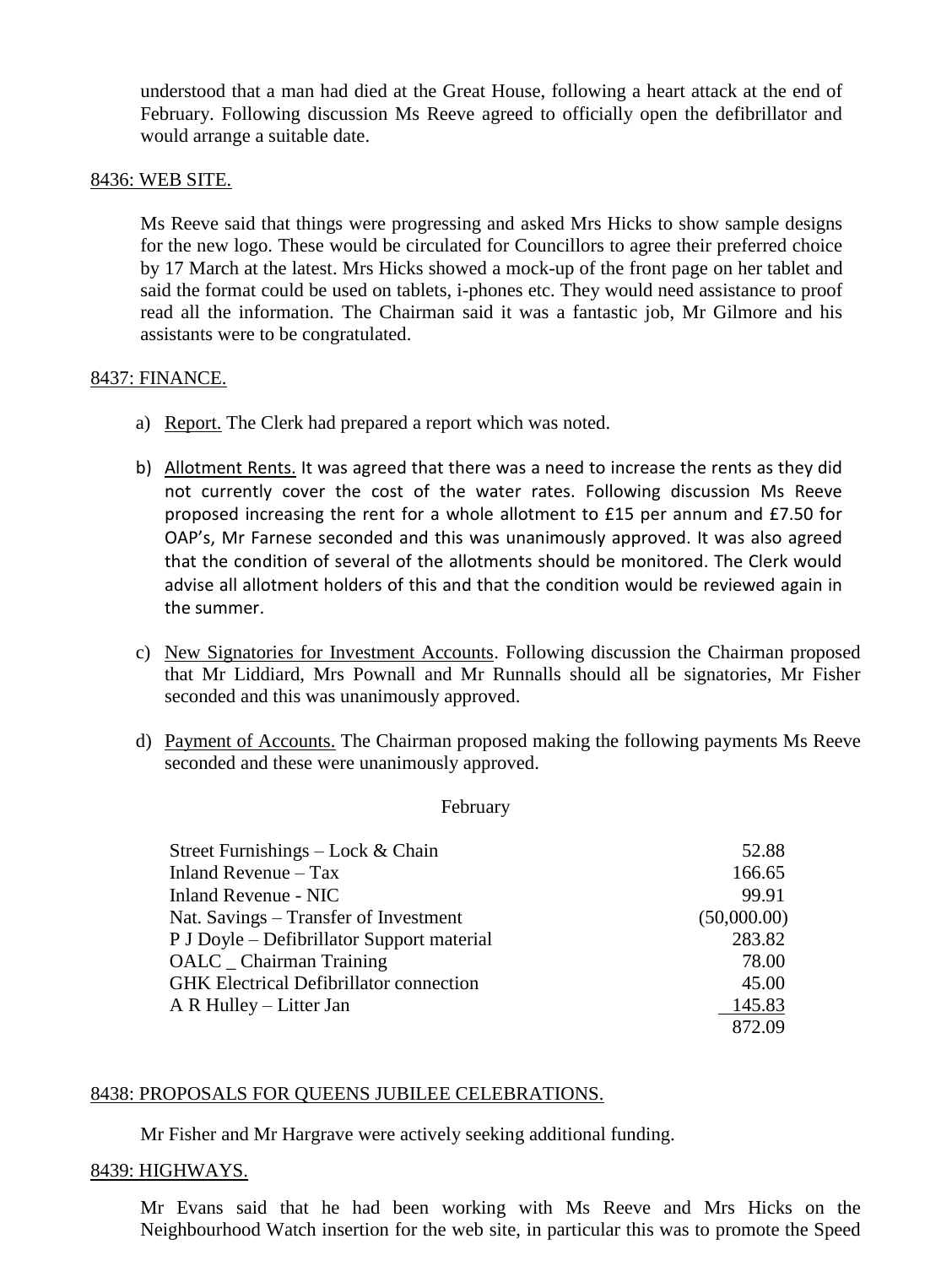Watch campaign. The Chairman asked Ms Elder (Twyford Advertiser) if Oxon CC had provided any information about the closure of the Playhatch Road but Ms Elder said no. Mr Evans said that he understood that Oxon were considering their options, the barriers they had installed had been moved by

## 8439: HIGHWAYS.

drivers to allow traffic through. The road closure through Sonning was on local radio every day. People had lost confidence in Oxfordshire and there had been a large article in the Henley Standard. Mr Hargrave said that the Thames Valley Local Enterprise Partnership were concerned as were a lot of Reading residents, who could not drive out of their homes after 3.30pm due to traffic grid lock. The road closure was affecting businesses in Reading and Henley was also badly affected. Ms Reeve said that there was talk about getting the army in. Mr Runnalls said that once the road was repaired the traffic would still impact on a small single lane crossing. Mr Fisher said that Oxon CC had inspected the damage, there was a large crack. Mr Hargrave said that business productivity was being affected, employees could not get to work on time and there was a real danger that businesses in the Thames Valley would pull out of the area. The Chairman said that it was taking people 1.5 hours to cross from Eldon Square to Queen Anne's school.

Mr Liddiard said that he had experimented with chevrons on the bollards outside Turpins and they did seem to make a difference. Mr Liddiard would try to perfect the chevrons and suggested that the Clerk write to WBC asking for the white lines to be repainted and if an additional bollard could be installed. Mr Runnalls said that chevrons did work, those outside his property were a good example.

## 8440: RECREATION AND ENVIRONMENT W.G.

- a) Safety Checks. Mr Farnese had carried these out.
- b) Report. Mrs Pownall said that she and Mr Liddiard had inspected the field there was some damage to a fence in the compound, the Clerk would ask Mr Collier to take a look. The zip wire was overlapping itself at one end, the Clerk would report this to the manufacturers. Branches on several trees at the top of the field were overhanging the field making it difficult to walk or mow underneath. A small amount of crown lifting was required. Mr Liddiard would let the Clerk have details in order for her to to check if this could be carried out without a full application to WBC There was some moss underneath some of the equipment, Mr Farnese would be asked to clean this away. Mr Runnalls said that the handle was missing on one piece of equipment. Mrs Pownall would check this out and would also look at the condition of the Silver Birch along the playground side of the field.
- c) Field Condition/Maintenance. One of the contractors would look at the condition at the end of March. James Hearn (CFC) had asked to be present during the inspection.
- d) SCC Request. Mrs Pownall said that the photograph SCC had provided to show an example of the store they wished to install on the field had been incorrect. A drawing was being prepared ready for the April meeting.

## 8441: TECHNICAL SERVICES.

In the absence of Mr Farnese there was no report.

Great House Request. The new owners wanted to make some improvements to the boundary between the hotel garden and the Wharf. They wanted to cut the hedge down to 5ft to tidy it up and to introduce an entrance from the hotel garden onto the Wharf with a lockable gate. They would be removing the tennis fencing and trimming the conifers on their side. Following discussion it was agreed that the hedge could be levelled to 5ft. Although not